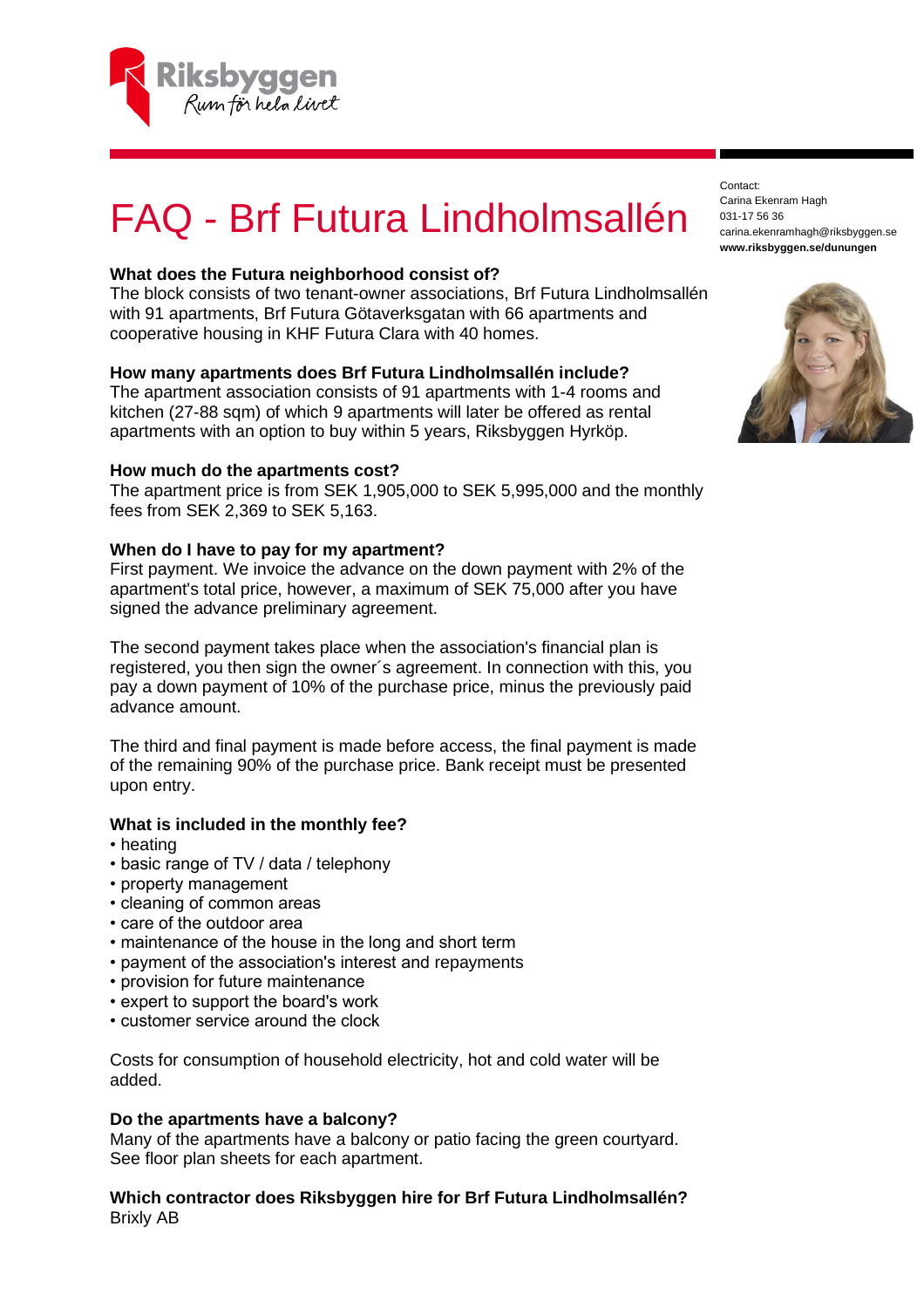# **Which architectural firm has designed the Futura neighborhood?**

Semrén & Månsson Arkitekter AB

# **When is access planned?**

Preliminary access is expected in quarters 1 and 2, 2024.

# **Will the association own the land?**

Yes, the plot is redeemed.

# **What are the parking options?**

The neighborhood's three associations have a common garage under the courtyard with a total of 63 places, of which 6 are charging places for electric cars. Brf Futura Lindholmsallén will have 35 parking spaces (including 1 disabled space).

The car parks will be distributed in such a way that those who draw agreements first get a guaranteed garage space if they agree to the preagreement writing.

Cost for a garage space: approximately SEK 1,500 / month. Cost for charging station is estimated at approximately SEK 1,925 / month and includes electricity consumption.

#### **Is there access to storage?**

Yes, each apartment has a storage room, either in the apartment and / or in the basement

# **Is there an elevator?**

Yes, all apartments are serviced by a lift.

# **Community spaces**

The neighborhood's three associations share the neighborhood: Green courtyard with the possibility of cultivation as well as bicycle fixer room, common room, cargo bike room and environmental room.

# **Guest apartment**

Available in the association.

#### **How are the houses heated?**

Using a waterborne system that is heated with district heating.

#### **What is ventilation?**

The houses have a so-called FTX system which means that the hot air like leaving the house preheats incoming air.

# **What is the ceiling height in the apartments?**

In general, the ceiling height in the apartments is about 2.5 m. However, there are lots the ceiling is lower, then approx. 2.3 m. (See floor plan sheet)

#### **Lamp socket in ceiling**

There are lamp sockets in the ceiling according to the new EU standard. In the submerged suspended ceilings in, for example, hall / passage / bath / laundry there are only spotlights (dimmable in bath / wash, not dimmable in hall / passage).

#### **How high are the windows?**

The parapet height for windows in the apartments is generally about 70 cm, it is also excellent on the apartment's floor plan sheet. Chest height is the measure from the floor to the lower edge of the window.